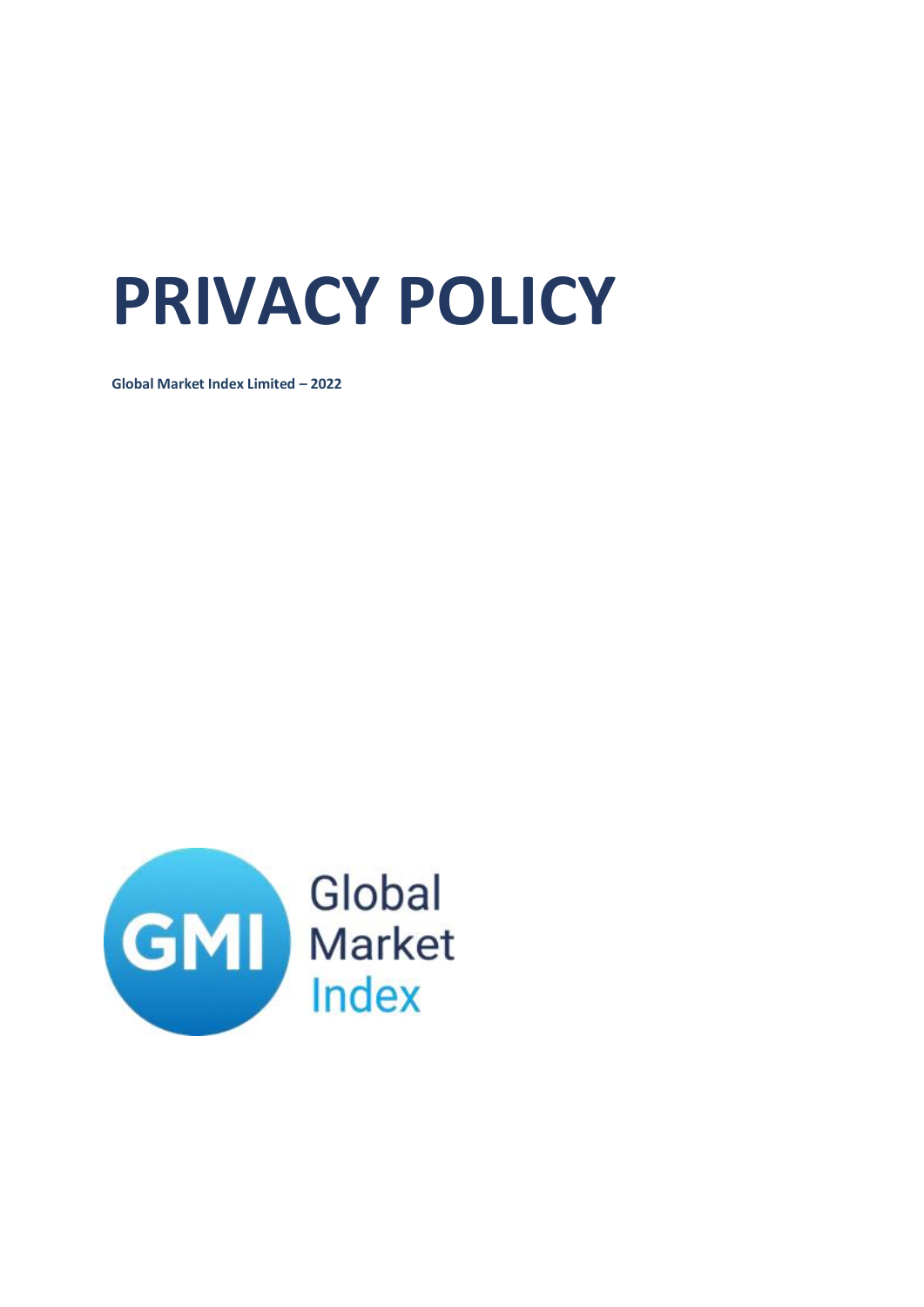

# **Privacy Policy**

# **Introduction**

Global Market Index Limited VN ("The company", "GMI", "we", "us", "our", "ours" or "ourselves as appropriate) is committed to protecting your personal data. This policy sets out the basis on which we collect, process and use your personal data when deal with you, including whenyou visit our Website and use our services.

Your privacy is important to us and it is our policy to respect the confidentiality of information and the privacy of individuals. This privacy policy will provide you with information on how we collect and process your personal data through the use of our website or services.

# **Data We May Collect About You**

Personal data, personal information or personally identifiable information (PII) means any information relating to an identifiable person. We may collect, use, and store your personal data about you which we have grouped together follows:

**Identity Data**: This includes your name, email address, home address, date of birth, copies of your identity documents (including photo ID), email address, telephone number and mobile number, financial status, statements, and proof of address documentation.

**Financial Data**: This includes data relating to your means and methods of payment, such as your bank account and payment card details.

**Transaction Data**: This includes data relating to the transactions you have carried out with us, such as details about deposit and withdrawal transactions.

**Telephone Recordings Data**: if you contact us by telephone we may monitor and/or record your conversations with us and retain the recordings forsuch periods as may be necessary or required by law.

**Technical Data**: This includes more technical data that we may obtain when you make use of our website, such as your internet protocol (IP) address, your login data, browser type and version, time zone setting and location, browser plug-in types and versions, operating system and platform and other technology on the devices you use to access our website.

**Profile Data**: This includes the data that we receive when you create an account on our website and make use of that policy, such as your username and password.

**General Data:** This includes information about your source of wealth, current occupation, knowledge and trading experience information.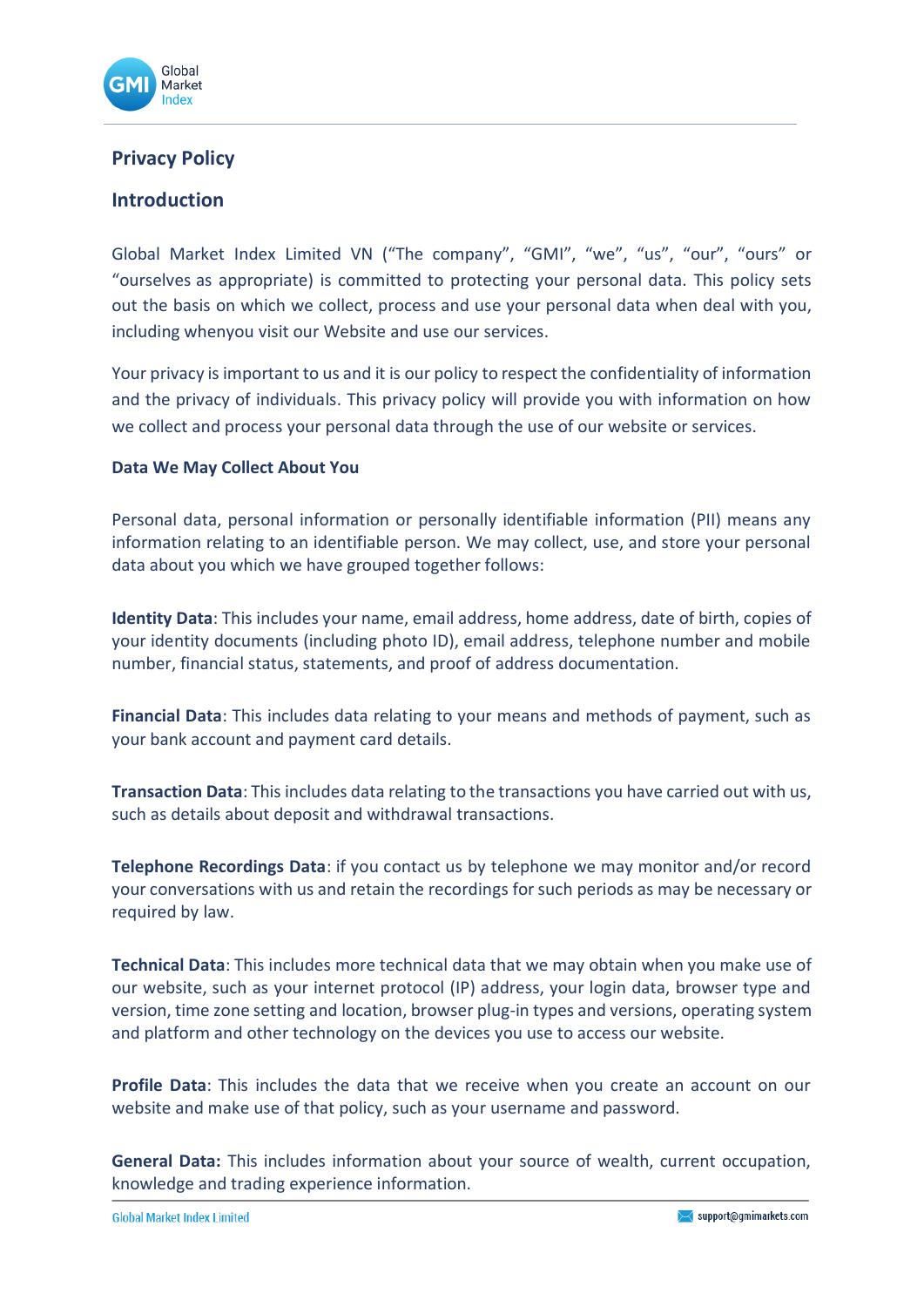

**Marketing and Communications Data:** such as your preferences in receiving marketing from us and our third parties, and records of correspondence you have entered into with us via email, live chat, post or telephone.

We do not collect any Special Categories of Personal Data about you (this includes details about your race or ethnicity, religious or philosophical beliefs, sex life, sexual orientation, political opinions, trade union membership, information about your health and genetic and biometric data). Nor do we collect any information about criminal convictions and offences.

We may also collect data for legal entities verification purposes. This includes constitutional documents like certificate of incorporation, memorandum of association, articles of association, annual returns, corporate structure, list of company's directors and officers, trustee deed, partnership agreement or individuals dealing with us on a "one-off" basis.

## **How We Use Your Personal Data**

We will only use your personal data when the law allows us to. We collect, use, disclose, transfer and store personal data when needed to provide you with our services and for our operational, legal, regulatory and business purposes in relation to those services and as described in this policy. We may use your personal information for the following most commonly purposes:

- **Create a trading account and provide you with our services.**
- **Verify your Identity,** we conduct ongoing checks on our clients including anti-money laundering, sanctions, fraud, credit risk and customer due diligence checks which we are required to complete, which may be done by ourthird-party service providers. We may use and retain this data even after you have closed your account.
- **Improve our products and services**, which may be of interest to you.
- **Securing our Website and Services,** including preventing and detecting any security breaches, fraud or other criminal or malicious activities.
- **Notify you about any changes to our services and offering, including our terms and** conditions and privacy policy.
- **Use data analytics to improve our services and customer experience.**
- **Comply with any other applicable law or regulation.**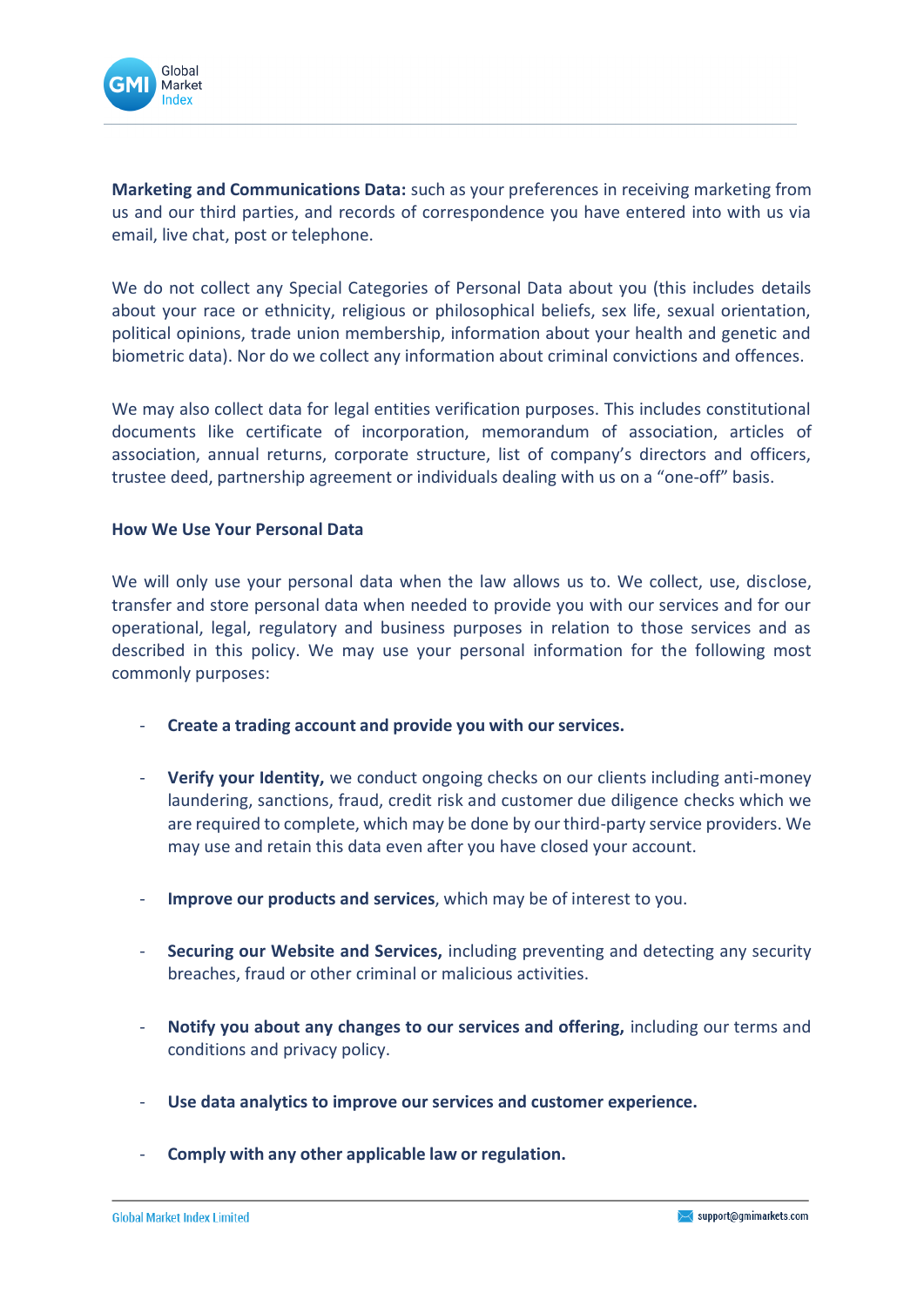

Promotional Offers from Us: You may receive marketing communications from us if you have requested information from us or opened an account with us and you have not opted out of receiving such communication. We may use personal date to form a view on what may be of interest to you.

#### **Disclosure of Your Personal Data**

We may share or disclose your personal information with the following parties. When we share personal data, we do so in accordance with applicable data privacy laws and ourinternal security standards.

- Service Providers (individual/entities) including consultants or contractors who provide IT, finance, human resources, marketing and system administration services.
- Professional advisers including lawyers, bankers and auditors providing consultancy, banking, legal and accounting services.
- Regulators, other authorities, who require reporting of processing activities in certain circumstances.

# **This may include sharing your personal data with international service providers which will involve transferring your data outside the country.**

We ensure your personal data is protected to the same or similar degree if protection as we do internally by requiring all our service providers, consultants and contractors to follow the same rules when processing your personal data as set out in this policy.

#### **Data Security**

We are committed to ensuring that your information is secure. In order to prevent unauthorized access or disclosure, we have put in place suitable physical, electronic and managerial procedures to safeguard and secure the information we collect online. For example, we will use the following types of measures, where appropriate: (a) encryption of personal information, (b) back-up servers, and (c) ongoing monitoring of the effectiveness of security measures.

We have put in place procedures to deal with any suspected personal data breach and will notify you and any applicable regulator of a breach where we are legally required to do so.

#### **Cookies**

A cookie is a small piece of text stored on your computer or device when you visit a website.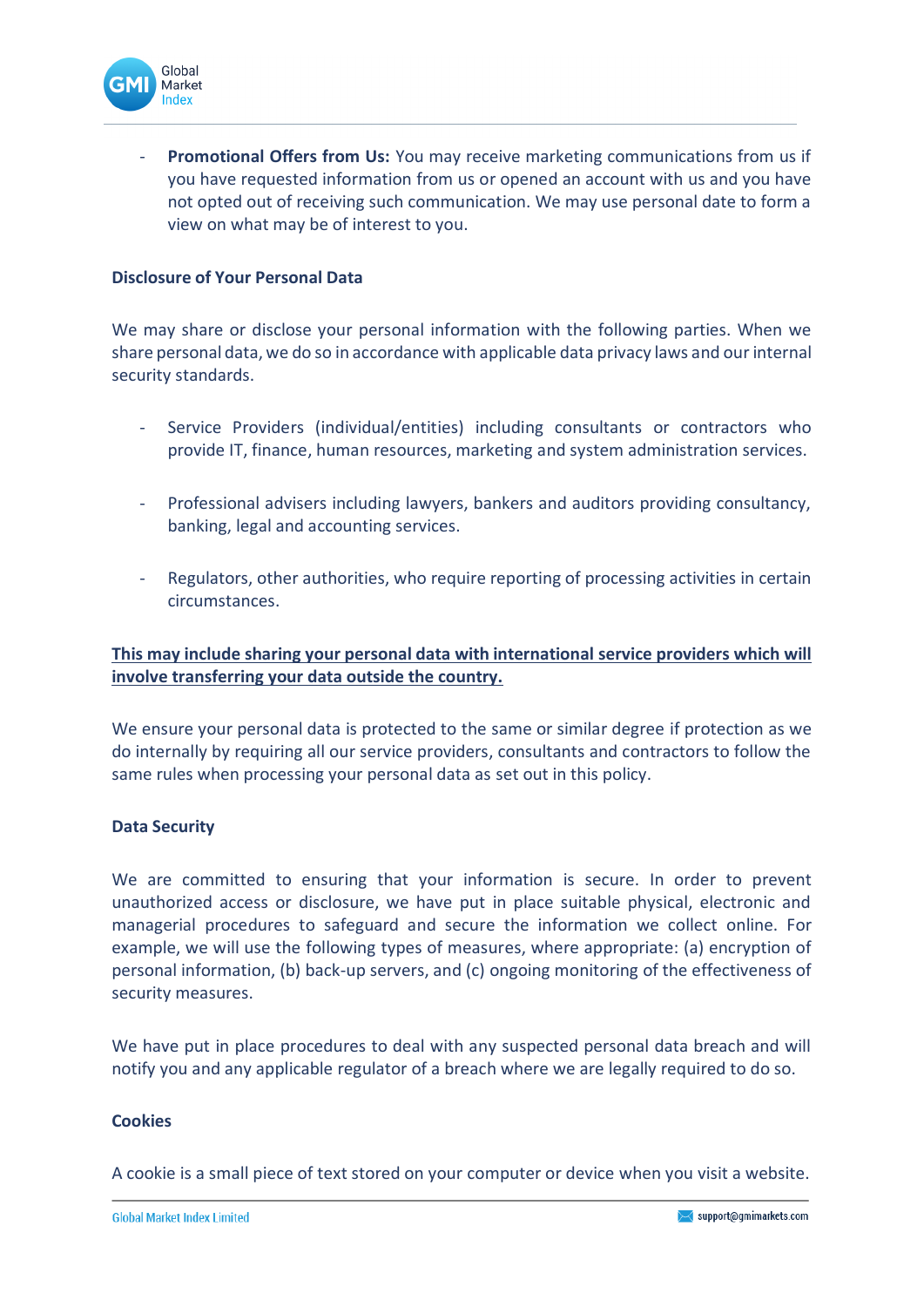

We use cookies on our website to provide you with a more relevant and effective experience, including presenting web pages according to your needs or preferences. We are constantly striving to improve the functionality on this site through technology changes. This may meana change to the way in which personal information is collected or used. The impact of any technology changes which may affect your privacy will be notified in this privacy policy at the time of the change.

We use traffic log cookies to identify which pages are being used. This helps us analyze data about web page traffic and improve our website in order to tailor it to customer needs. We only use this information for statistical analysis purposes and then the data is removed from the system.

Overall, cookies help us to provide you with a better website, by enabling us to monitor which pages you find useful and which you do not. A cookie in no way gives us access to your computer or any information about you. Other than the data you choose to share with us.

Most internet browser are set up to accept cookies. If you do not wish to receive cookies, you may be able to change the settings of your browser to refuse all cookies or to have your computer notify you each time a cookie is sent to it, and thereby give yourself the choice whether to accept it or not. However, this may prevent you from taking full advantage of the website.

## **Data Retention**

We will only retain your Personal Data for as long as necessary to fulfil the purposes for which we collected it and, thereafter:

- For the purpose of satisfying any legal, accounting, tax, anti-money laundering and regulatory obligations or reporting requirements to which we may be subject; and/or
- To the extent that we may also need to retain your Personal Data to be able to assert, exercise or defend possible future legal claims against you or that otherwise involve you.

All in all, our retention of your Personal Data shall not exceed the period of (7) seven years from the termination of your customer relationship with us, (which would typically arise from the closure ortermination of your customer account); or from the date your account becomes Inactive, which would typically arise from not using the account for the period of 2 (two) years and its balance is Zero. This retention period enables us to make use your Personal Data for any applicable AML retention and reporting obligations, and for the filing, exercise or defence of possible future legal claims. There may also be instances where the need to retain Personal Data for longer periods, as dictated by the nature of the products and services provided.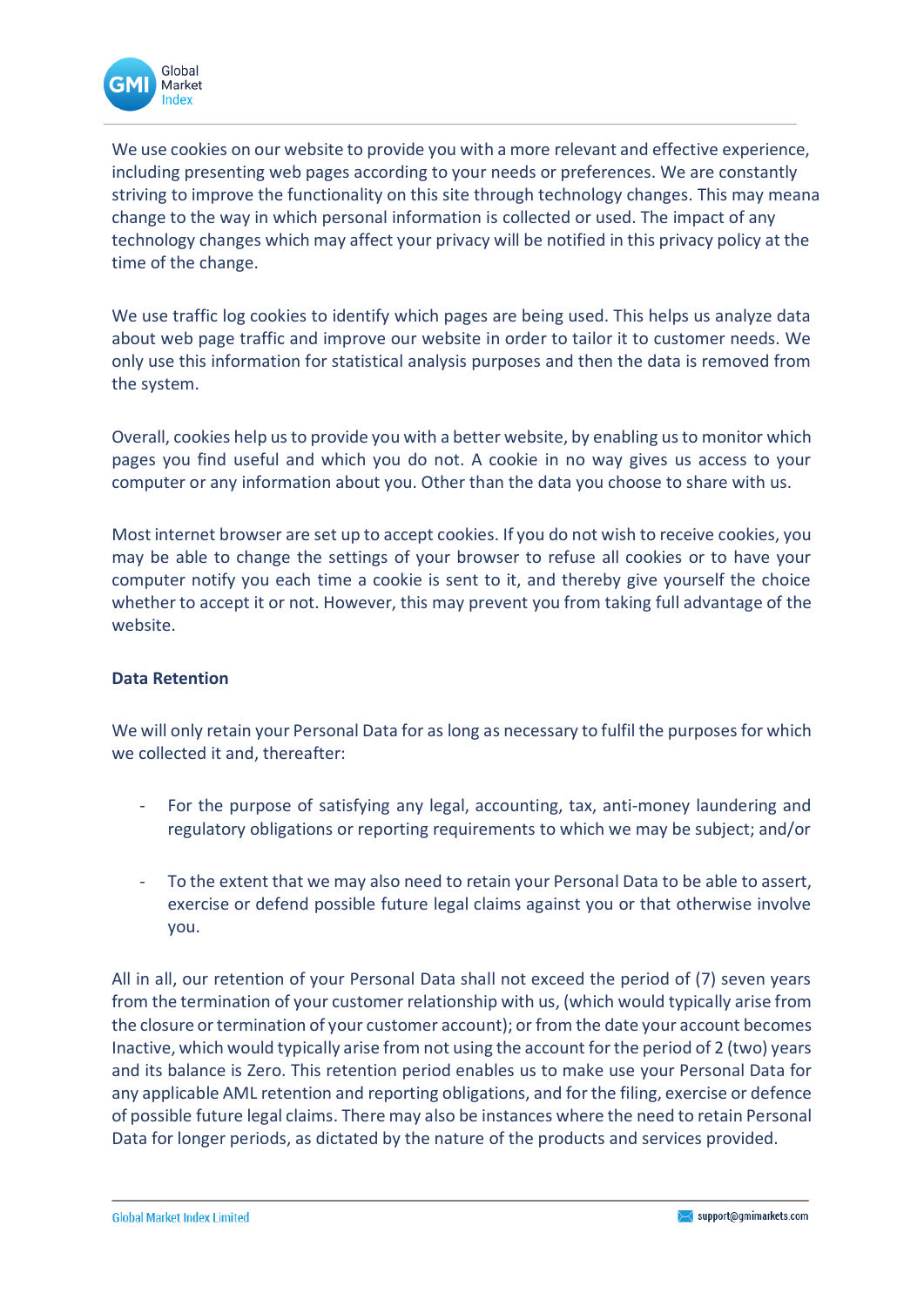

# **Your Rights of Access to Your Personal Data**

Subject to certain legal conditions, you have certain rights in relation to your personal data. All customers of GMI have the right to ask us not to process their personal data for marketing purposes. We will usually inform you before collecting your data if we intend to use your data forsuch purposes or if we intend to disclose your information to any third party for such purposes. You can exercise your right to prevent such processing by not accepting such notifications.

In addition, all customers are legally entitled to certain additional rights including the below:

- **Access to personal information:** You have the right to ask us for copies of the personal information we hold on you and information regarding our processing activities. Before providing you with access, we may ask you to provide evidence of your identity and we may be unable to disclose some of the information for legal or regulatory reasons.
- Right to rectification: You have the right to ask us to correct or amend your personal information if it is inaccurate, requires updating, or is incomplete. We may ask you for additional evidence to process your request.
- **Right to be forgotten:** You also have the right to request us to delete your personal information unless we are required to hold it for legal or regulatory reasons or our own internal compliance requirements.
- **Right to Object to processing and restrict processing:** you have the right to request that we no longer process your personal data for particular purposes, or to object to our processing of your personal data for particular purposes.
- **Right to Data portability**: you have the right to request us to provide you, or a third party, with a copy of your personal data in a structured, commonly used machinereadable format.

By consenting to this privacy policy, you are giving us permission to process your personal data for the purposes identified.

If you are not happy with any aspect of how we collect and use your data, please contact us immediately that we can try to resolve it for you.

## **Your duty to tell us about of changes**

It is important that the data we hold about you is accurate and up to date. If you believe that any information, we are holding on you is incorrect or incomplete, please write to us and keep